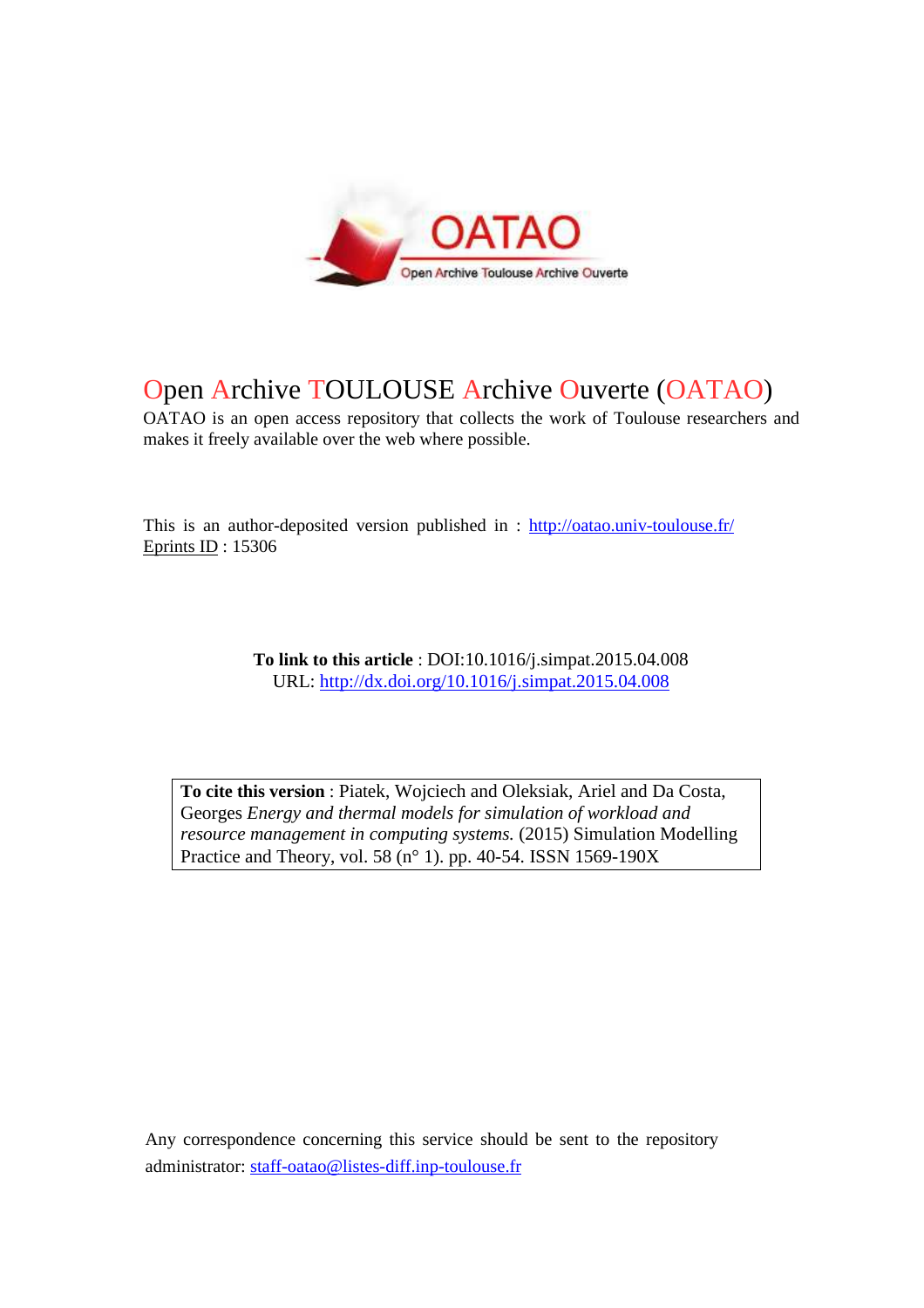## Energy and thermal models for simulation of workload and resource management in computing systems

Wojciech Piątek<sup>a,\*</sup>, Ariel Oleksiak<sup>a,b</sup>, Georges Da Costa<sup>c</sup>

a *Poznan Supercomputing and Networking Center, Noskowskiego 10, Poznan, Poland*

b *Institute of Computing Science, Poznan University of Technology, Poland*

c *Institute of Computer Science Research, University of Toulouse, France*

#### *Keywords:* Simulations Thermal models Energy-efficiency Data centers

#### A B S T R A C T

In the recent years, we have faced the evolution of high-performance computing (HPC) systems towards higher scale, density and heterogeneity. In particular, hardware vendors along with software providers, HPC centers, and scientists are struggling with the exascale computing challenge. As the density of both computing power and heat is growing, proper energy and thermal management becomes crucial in terms of overall system efficiency. Moreover, an accurate and relatively fast method to evaluate such large scale computing systems is needed. In this paper we present a way to model energy and thermal behavior of computing system. The proposed model can be used to effectively estimate system performance, energy consumption, and energy-efficiency metrics. We evaluate their accuracy by comparing the values calculated based on these models against the measurements obtained on real hardware. Finally, we show how the proposed models can be applied to workload scheduling and resource management in large scale computing systems by integrating them in the DCworms simulation framework.

#### 1. Introduction

One of the main obstacles in building and cost-effective use of large scale HPC systems is their significant energy consumption. Thus, appropriate energy consumption modeling, monitoring, and optimization is essential to enable a fast growth of HPC systems computing power and to decrease their operational costs, which should pave the way for the exascale HPC systems.

Importantly, optimizing energy consumption of processors and servers is only part of the equation. Data center infrastructure (with the major contribution of cooling) may consume even the same amount of energy as IT equipment. To include cooling into optimization of the computing system, thermal aspects must be taken into consideration. These aspects influence both local energy consumption of servers and global consumption of the whole data center. Impact on local energy consumption is caused by differences in operation of fans and changes in power usage of CPUs dependent on temperature. Since the energy usage has a strong correlation with the thermal efficiency of the computing system [2], it is valuable, for its effectiveness, to take both power and temperature distribution into consideration while managing the data center equipment. On a global level the amount and distribution of heat dissipated by servers affect the overall energy consumption by the cooling system. Moreover thermal-aware management is crucial not only from the perspective of energy costs, but also for the

<sup>⇑</sup> Corresponding author. Tel.: +48 618582169; fax: +48 618582151. *E-mail address: piatek@man.poznan.pl (W. Piatek).*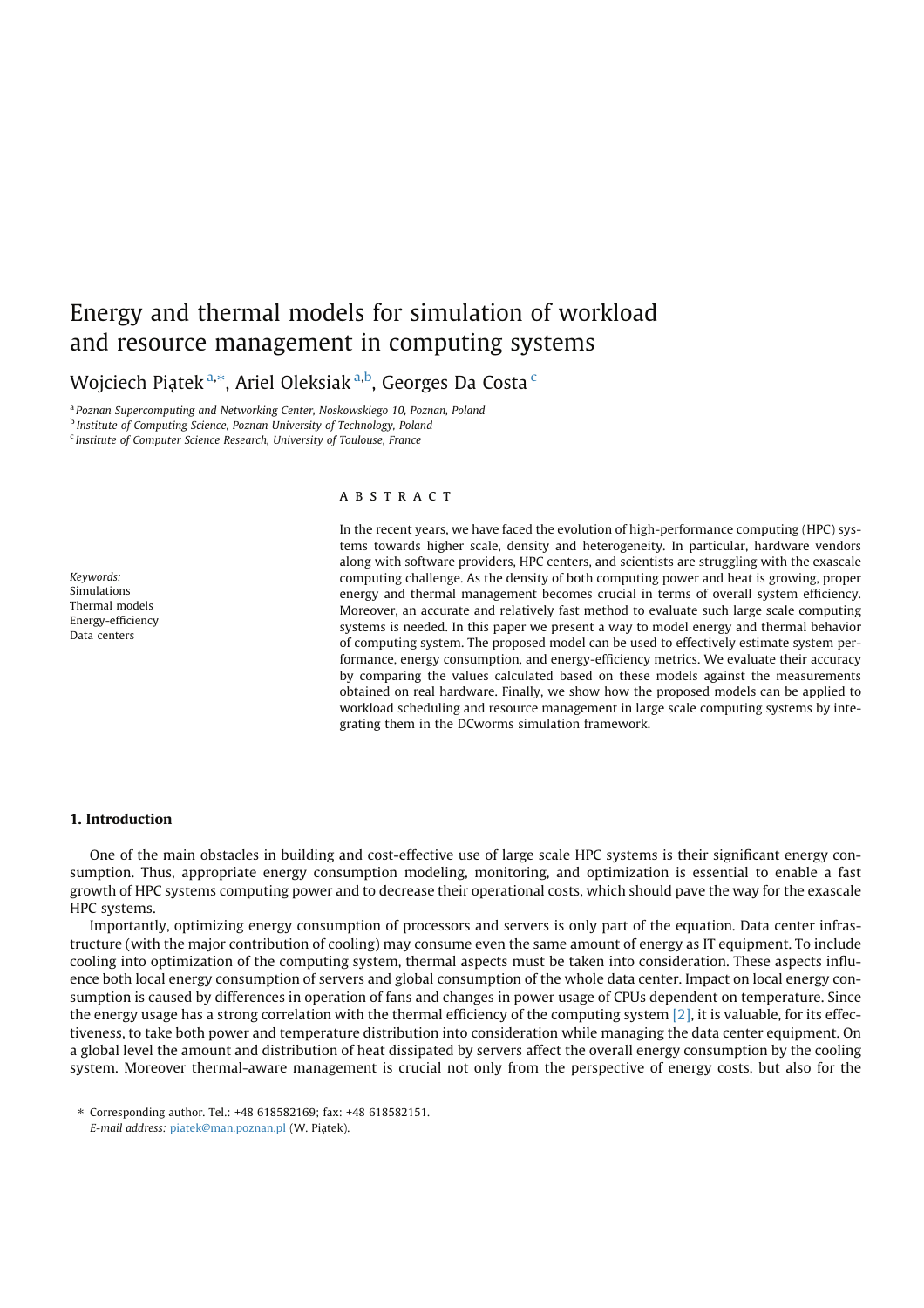system maintenance, as excess heat can cause downtimes and shorten equipment durability. These issues lead also to additional costs of system operation and upgrades. Thus, energy consumption and heat dissipation transforms obviously into hard limits of HPC system development due to maximal power constraints as well as maintenance costs.

Often experiments on management of large scale computing systems are difficult or not possible to conduct in real environments. Especially for new planned centers, new computing architectures, and future exascale systems simulation studies are needed in advance to propose optimization of workload and resource management. Hence, simulation models and tools are needed to study architectures of new computing systems, their management, cooling and application deployment. To enable realistic simulation of such systems many challenges must be met including on one hand dealing with large scales and sizes of data, and on the other hand, taking into consideration specific aspects and technologies of new architectures such as special focus on power usage and heat dissipation, various heterogeneous and low power architectures, diversity of cooling techniques, and higher probability of failures.

In this paper we propose models and simulation environment to address the problem of simulation of large scale computing systems including energy-efficiency and thermal aspects. The main contributions of this paper include: (i) power usage and thermal models of air-cooled servers along with validation on real hardware, (ii) approach to enabling transient simulations of dynamic systems (allowing studying on-line reactions on temperature and dynamic cooling control), and (iii) demonstration of the use of models in management policies: showing effect of fan management, managing power and cooling capacity, and taking into account characteristics of temperature changes in time. All these contributions are applied to the DCworms simulator [18].

The work presented in his paper is focused on the airflow cooling approach. Proposed models should easily cover both air and heatsink-based solutions as well as any combination of them. However, nowadays there exist alternatives including variety of gaining popularity liquid-based approaches. Although the methods below cannot be directly applied to address other cooling techniques, they can provide a good basis for such extension.

The remaining part of this paper is organized as follows. In Section 2 we give a brief overview of the current state of the art concerning power and thermal models. Section 3 presents the models we propose to use in the simulation of energy consumption and temperature of computing systems. In Section 4 we assess the proposed models by comparison to results of experiments performed on a real hardware. In Section 5 we demonstrate the application of these models to a few types of resource and workload management policies in the DCworms simulator. Final conclusions and directions for future work are given in Section 6.

#### 2. Related work

Understanding thermal phenomena and then describing it in the analytical way has been the subject of intense studies for decades. Modeling such processes has gained significant interest in the area of physics and recently also in the scope of computer science. Providing accurate models is important not only in terms of the design of IT and non-IT devices but also in terms of evaluation of the system efficiency and management policies. Moreover, temperature depends on several factors, like time-varying IT heat loads, physical room layout and performance of cooling facilities. Rapid growth of computing capabilities starting from single servers, to typical data centers and to the ultrascale systems, has make it even more challenging with respect to the precision and time complexity of the simulation tools benefiting from these models.

In order to characterize the thermal distribution, there are several approaches that are differentiated by their accuracy and required model size. Fig. 1 gives the general overview  $[9]$ .

For now, Computation Fluid Dynamics (CFD) simulations are considered as the most accurate approach. However, they require lots of effort, while preparing model and even more time to obtain rewarding results, which makes it expensive to use in terms of big systems simulations. As an alternative, Potential Flow Model (PFM) has been proposed [11], that benefits from the reduction of the model. Another approach follows proper orthogonal decomposition methodology [10] and corresponds to Reduced Order Models entity in Fig. 1.



Fig. 1. Existing approaches complexity [9].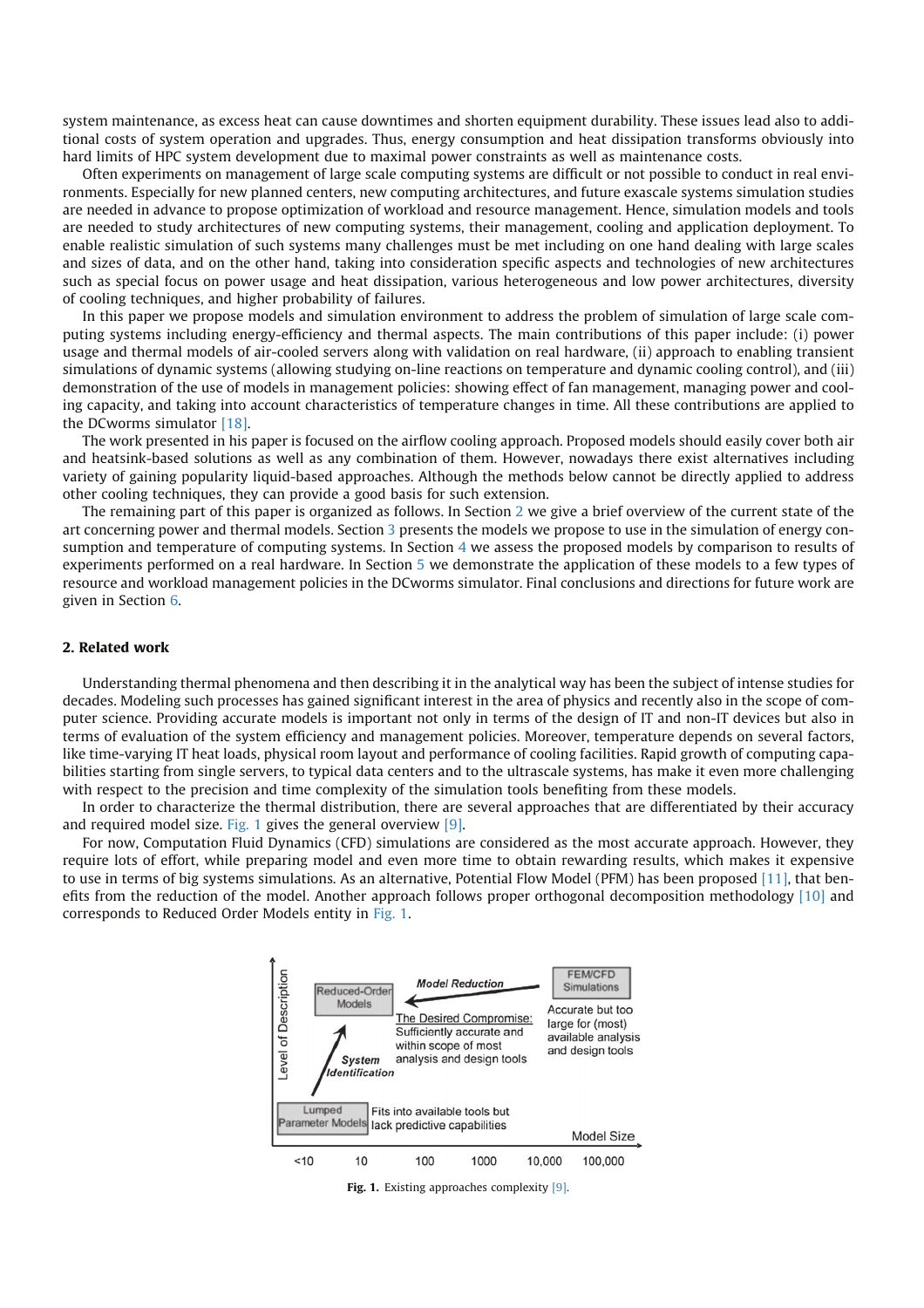As the complexity of computing systems is increasing together with the growing importance of their energy efficiency, the processes of their evaluation has become difficult and complex to perform in real environments. Thus, simulations have been used as a mean to overcome this issue. However, to perform such studies, models reflecting the behavior of computing systems need to be provided in advance. Such models should describe the system components that are relevant from the perspective of the overall energy and thermal efficiency. The following subsections summarize some approaches proposed in the literature.

## *2.1. Power modeling*

A review of the current state of the art shows several literature examples of power modeling for computing systems. A direction of such studies span from network systems [26] through storage systems [25] up to servers systems [23]. Additionally, researchers considered also virtualized environments [24].

As the main concern of our studies is related to the computing components, we focus on related work addressing this issue. In [12] authors propose models that present data center power usage in a comprehensive way. On the processor level they distinguish the models for a single and multi-core processor. Moreover, Basmadjian introduced also power consumption models for other system components, like hard disks, memory, power supply units and Storage Area Network.

#### *2.2. Temperature modeling*

From the perspective of thermal models, most of the approaches correspond to the Newton's law of cooling, Fourier's law of conduction and the first law of thermodynamics – namely law of energy conservation. The temperature of the processor and the temperature of outlet air (at the outlet of particular servers) are usually considered to be the most significant from the perspective of overall computing system.

### *2.2.1. Processor*

In general, models describing processor thermal behavior benefit from the duality between thermal and electrical phenomena [1]. According to it, heat transferred through the thermal resistance can be expressed using the following formula:

$$
C\frac{dT_{cpu}}{dt} + \frac{T_{cpu} - T_{amb}}{R} = P_{cpu} \tag{1}
$$

where C is a thermal capacitance  $\frac{dTcpu}{dt}$  describes a temperature increase of the processor,  $T_{cpu}$  specifies the temperature of the processor, *Tamb* is a temperature of ambient air, *R* defines thermal resistance and *Pcpu* is the processor power consumption. Solving integral equation gives the temperature of CPU in time as Eq. (2).

$$
T_{cpu}(t) = P_{cpu}R + T_{amb} + (P_{cpu}R + T_{amb} - T_{cpu}(0))e^{-\frac{t}{RC}}
$$
\n(2)

where  $T_{cpu}(t)$  is a temperature of the processor at given time *t* and  $T_{cpu}(0)$  is initial temperature of this processor. Equation in the given or similar form prevails in most of the encountered approaches [3–5].

#### *2.2.2. Outlet temperature*

In general outlet temperature is derived using the law of energy conservation and the basic heat transfer equation. It states that:

$$
Q = \rho V C_p \Delta T \tag{3}
$$

where *Q* is amount of heat transferred  $\rho$  is the air density, *V* its volume,  $C_p$  is specific heat capacity of air and  $\Delta T$  defines change in temperature

The product of first three values defines the thermal absorption capacity of air:

$$
K = \rho V C_p \tag{4}
$$

Assuming that  $\Delta T$  represents the difference in temperatures between the outlet and inlet of a server and heat transferred *Q* is equal to the power drawn by this server, the equation above can have the following form:

$$
T_{out} = \frac{P_{server}}{K} + T_{in} \tag{5}
$$

where *Tout* is an outlet air temperature *Pser*v*er* defines a power consumed by the server and *Tin* is the temperature of inlet air. Models following this concept are the starting point of the work done by  $[7,6,8]$ , where the heat recirculation idea was introduced and expanded into the concept of heat distribution matrix.

#### 3. Modeling of thermal and energy efficiency

In the following section, we introduce the power and thermal models for the most significant data center components.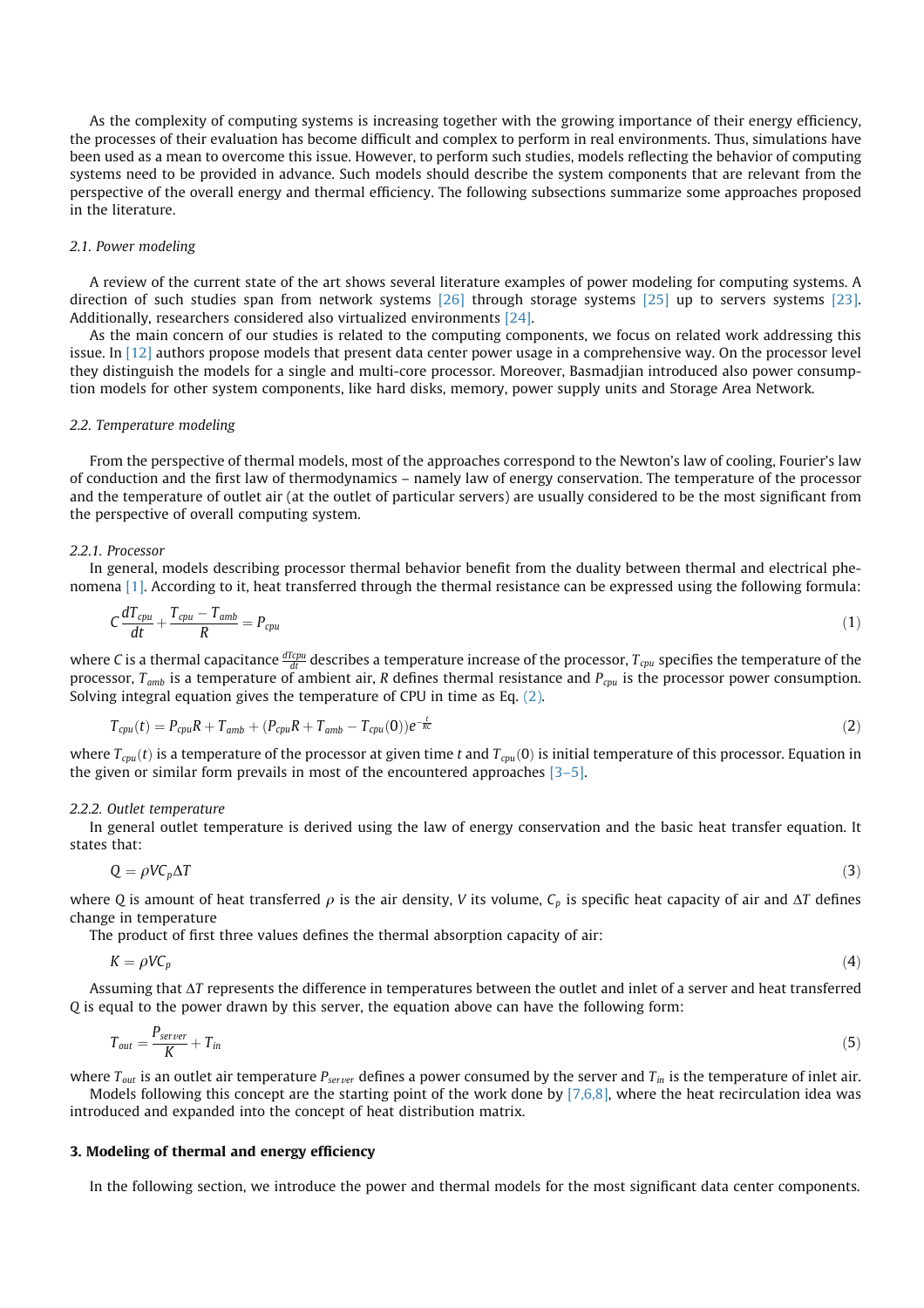#### *3.1. Power modeling*

Our approach [29] to estimate the power consumption of computing systems is partially derived from the CoolEmAll project. We assume that data center server room is composed by a number of racks and a cooling system. Each rack consists of a set of node groups, which are then responsible for hosting a collection of nodes. Node groups can be identified with enclosure that specifies both the placement of nodes within the given node group as well as mounted fans. The main component of the node is a processor with assigned number of cores and computing capability (expressed by a clock speed). Moreover, each processor comes with its power and performance profile, described by the means of C-States and P-States defining operating states with corresponding power usage values for different utilization levels. Node definition is supplemented by a description of memory and network. Rack represents a standardized frame for carrying server and power supply modules.

The following equations show how the power usage for different resource levels is estimated.

$$
P_{cpu}(t) = (P_{cpu}(idle) + load(t) * (P_{cpu}(f(t), 100) - P_{cpu}(idle))) * g(T_{cpu})
$$
\n(6)

where  $P_{cpu}$  is a power consumed by a processor operating at a given frequency f and utilized in *load* percent.  $P_{cpu}(idle)$  and  $P_{cpu}(f, 100)$  expresses the power drawn by an idle and fully loaded processor working at a given frequency, respectively. Finally,  $g(T_{cpu})$  is a function representing the power leakage of the processor.

Power consumption of a node is given by:

$$
P_{node}(t) = \sum_{i=1}^{n} P_{cpu_i}(t) + P_{mem}(t) + P_{net}(t)
$$
\n(7)

where *Pnode* is the node power drawn, *n* stands for the number of processors assigned to the node, *Pmem* is the power used by a memory, while *Pnet* by a network.

The next component aggregates computing nodes within an enclosure. Its power model is defined as:

$$
P_{node\_group}(t) = \sum_{i=1}^{m} P_{node_i}(t) + \sum_{j=1}^{k} P_{fan_j}(t)
$$
\n(8)

where *Pnode group* is a power consumed by a group of nodes, *m* provides the number of nodes placed in a node group, *k* is the number of fans mounted within it and *Pfan<sup>j</sup>* is a power used by particular fan *j*.

Finally, power usage of a rack is calculated as follows:

$$
P_{\text{rock}}(t) = \left(\sum_{i=1}^{l} P_{\text{node\_group}_i}(t)\right) / \eta_{\text{psu}}
$$
\n(9)

where  $P_{\text{rack}}$  is a rack power consumption, *l* defines the number of carried node groups and  $\eta_{\text{nsu}}$  is efficiency of a power supply unit.

Description of cooling models for the whole data center can be found in [22].

#### *3.2. Temperature modeling*

We are considering an enclosure capable to host a number of nodes. Such node group may stand for the rackable server or a blade enclosure containing several blade servers. Each node group has a fan (or fans) attached, responsible for blowing air (described by its volume *V*) over its internal components. Fig. 2 shows the general idea behind the proposed model. Four spots for modeling the temperatures are considered as a significant: inlet temperature  $(T_{in})$  represents the temperature at the inlet of the server; similarly, outlet temperature  $(T_{out})$  indicates the corresponding value at its outlet,  $T_{cpu}$  stands for the temperature of the processor, while ambient temperature, within an enclosure, is defined by (*Tamb*). One should note, that local ambient temperature may vary depending on the processor placement within an enclosure.



Fig. 2. Thermal model.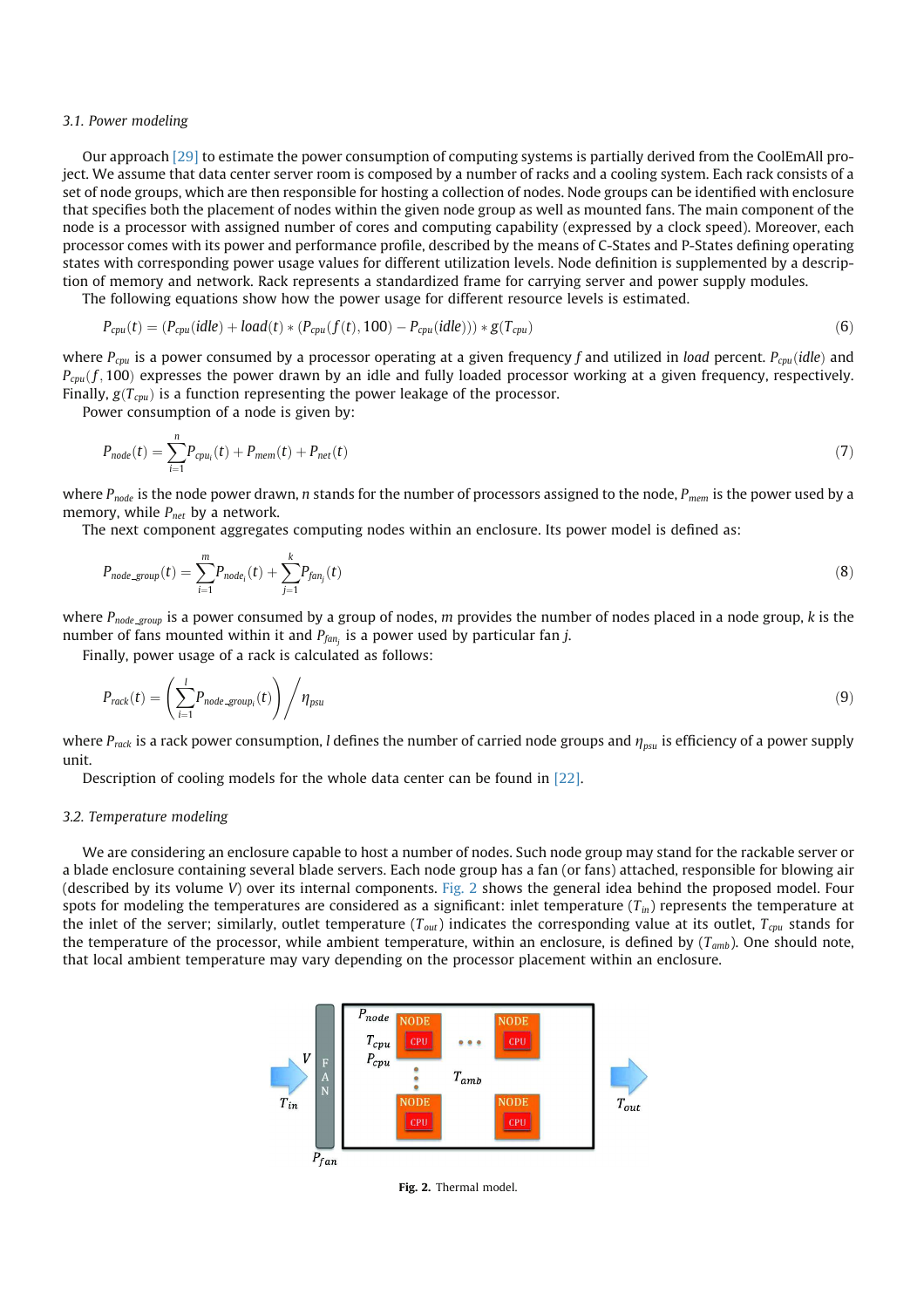#### *3.2.1. Processor*

In order to model the thermal behavior of the processor we follow the duality between thermal and electrical phenomena (mentioned in the previous section) and the relation between convective resistance and airflow coming from the fan rotation [2]. According to the former model, dependency presented by Eq. (2) can be also expressed using the reference to the temperature at the previous timestamp.

$$
T_{cpu}(t + \Delta t) = T_{cpu}^{\infty}(t + \Delta t) + \left(T_{cpu}(t) - T_{cpu}^{\infty}(t + \Delta t)\right)e^{-\frac{\Delta t}{R(t + \Delta t)^{c}}}
$$
\n(10)

where  $\Delta t$  is a time step and  $T_{cpu}^\infty(t)=P_{cpu}(t)R(t)+T_{amb}(t)$  which is the steady temperature for the given processor dissipating a given amount of heat. Thermal resistance *R* is often represented by a conductive resistance and convective resistance [17,19].

$$
R(t) = R_{cond} + R_{conv}(t) \tag{11}
$$

with the convective part defined as:

$$
R_{conv}(t) = \frac{1}{h(t)A} \propto \frac{1}{AV(t)^n}
$$
\n(12)

where *h* is the heat transfer coefficient, *A* is the effective area of the resistance., *V* is the airflow volume and *n* is a resource-specific coefficient. As the heat transfer coefficient is proportional to V<sup>n</sup>, then to decrease R<sub>conv</sub>, and thus to increase the heat removal capabilities, the air velocity must increase at an even greater rate. Let us write this dependency in the following way:

$$
R_{conv}(t) = \frac{1}{k_v V(t)^n} \tag{13}
$$

where  $k<sub>v</sub>$  is the parameter that needs to be determined experimentally as it's typical for a given equipment model. One should note that  $k_{\nu}$  veils the heat transfer coefficient and the effective area of the resistance.

To calculate the airflow volume *V* we can use the dependency:

$$
V(t) = P_{fan}(t)\mu_f/dp(t) \tag{14}
$$

where  $P_{fan}$  is a power consumption of the fan,  $\mu_f$  defines fan efficiency and dp is a total pressure drop. As [20]:

$$
dp(t) \propto V(t)^2 \tag{15}
$$

we can also write that:

$$
V(t) = \sqrt[3]{k_p P_{fan}(t)}\tag{16}
$$

with  $k_p$  parameter that needs to be determined experimentally for specific hardware configurations.

Substituting the above dependencies to the previous equation for the processor temperature we finally get the following relation:

$$
T_{cpu}(t + \Delta t) = T_{cpu}^{\infty}(t + \Delta t) + \left(T_{cpu}(t) - T_{cpu}^{\infty}(t + \Delta t)\right)e^{-\frac{\Delta t}{R(t + \Delta t)C}}
$$
\n(17)

with  $T_{cpu}^{\infty}(t) = P_{cpu}(t)R(t) + T_{amb}(t), R(t) = R_{cond} + \frac{1}{k_n V(t)^n}$  and  $V(t) = \sqrt[3]{k_p P_{fan}(t)}$ 

This form of description allows us to express processor temperature reduction, due to the higher fan rotation speed.

#### *3.2.2. Outlet air temperature*

To model changes in outlet temperature, we adopt the law of energy conservation and the basic heat transfer equation, introduced in the previous section. Combining that knowledge with our previous model for the power consumption of a node group, we specify outlet temperature for the single node enclosure as:

$$
T_{out}(t) = \frac{P_{node}(t) + P_{fan}(t)}{K(t)} + T_{in}(t)
$$
\n(18)

where *Pnode* is the power consumed by the node and *Pfan* is the power drawn by its fan. *K* refers to the heat absorption capacity of air defined by  $\rho V(t)C_p$ . Let us write this relation as follows:

$$
T_{out}(t) = \frac{P_{cpu}(t) + P_{others}(t)}{K(t)} + T_{in}(t)
$$
\n(19)

where *Pcpu* is the power consumed by the processor and *Pothers* is the power drawn by other components of the server (like memory, storage and fans). Then, benefiting from Eq. (1), the above formula takes the form: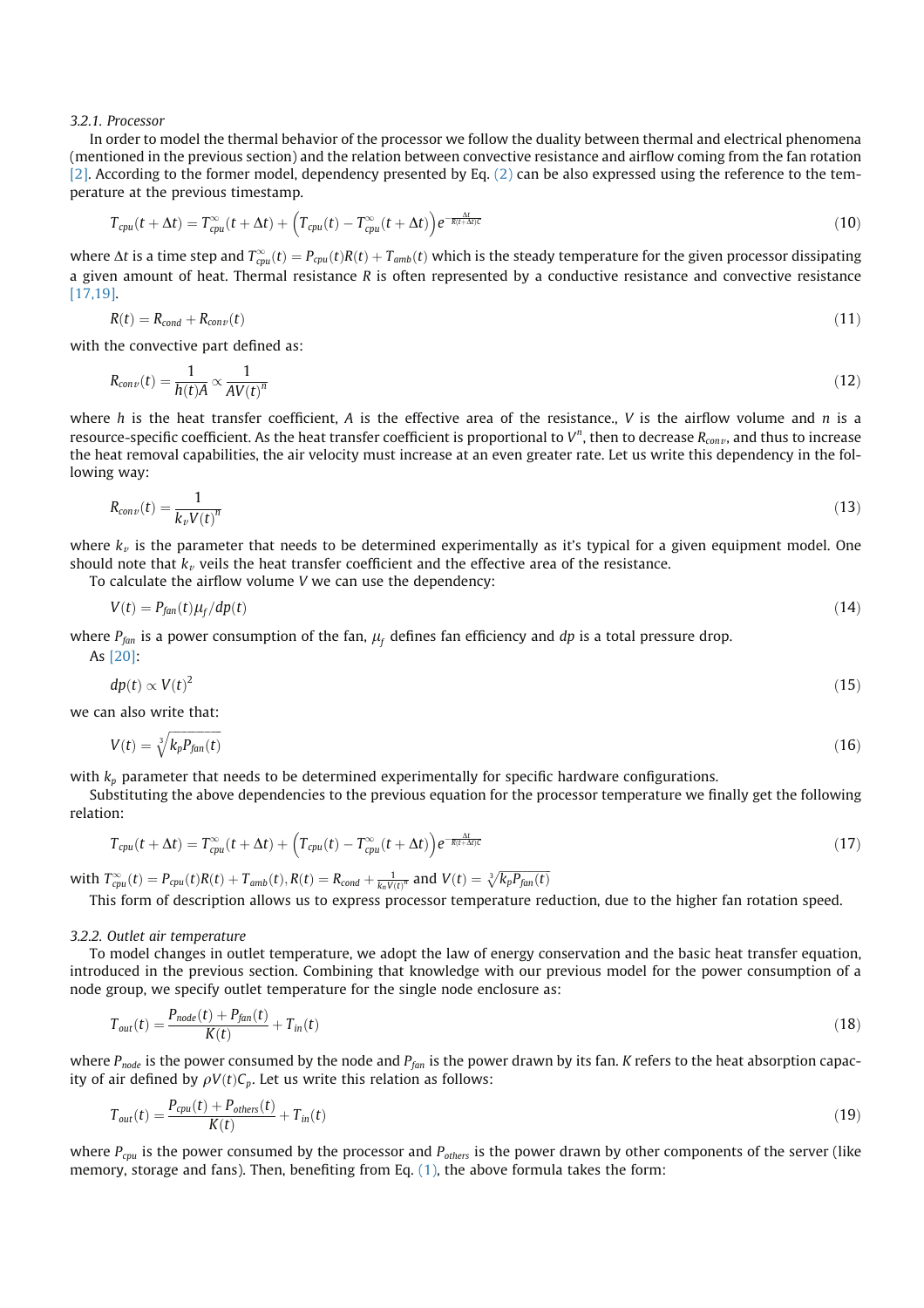$$
T_{out}(t) = \frac{C \frac{dT_{cpu}}{dt} + \frac{T_{cpu}(t) - T_{amb}(t)}{R(t)} + P_{others}(t)}{K(t)} + T_{in}(t)
$$
\n(20)

Solving this differential equation leads us to the following relation:

$$
K(t)R(t)(T_{out}(t) - T_{in}(t)) - T_{cpu}(t) + T_{amb}(t) - P_{others}(t)K(t) = k_s e^{-\frac{t}{R(t)\zeta}}
$$
\n
$$
(21)
$$

where  $k_s$  covers initial system condition. Isolating  $T_{out}$  we have:

$$
T_{out}(t) = T_{in}(t) + \frac{P_{cpu}(t) + P_{others}(t)}{K(t)} + k_s e^{-\frac{t}{R(t)C}}
$$
\n(22)

Finally, extracting the formula for the increase in outlet temperature, we receive:

$$
T_{out}(t + \Delta t)) = T_{out}^{\infty}(t + \Delta t) + (T_{out}(t) - T_{out}^{\infty}(t + \Delta t))e^{-\frac{\Delta t}{R(t + \Delta t)C}}
$$
\n(23)

where  $T_{out}^{\infty}(t) = \frac{P_{node}(t) + P_{fan}(t)}{K(t)} + T_{in}(t)$ ,  $K(t) = \rho V(t)C_p$  and  $R(t) = R_{cond} + \frac{1}{k_n V(t)^n}$  as in previous section. In case of several nodes:  $T_{out}^{\infty}(t) = \frac{\sum_{i=1}^{n} P_{node_i}(t) + P_{fan}(t)}{K(t)} + T_{in}(t)$ .

## 4. Evaluation of the models

In this section we present a comparison between the temperature derived on the basis of the above models and the measured values obtained within the real environment. We start from the description of the testbed we used, together with applied methodology and conclude with the discussion of the results. Description of the power models accuracy can be found in [21,22].

### *4.1. Testbed configuration*

We carried out our experiments on the Christmann's RECS systems (Resource Efficient Computing & Storage) [14]. We evaluated the RECS system filled with various types of nodes. The following figure (Fig. 3) shows RECS architecture for two different types of processors studied, namely Intel Core i7-3615QE and Toradex Apalis T30 with ARM processors.

As presented, RECS system contains 18 baseboards that can be equipped with 18  $\times$  86- or up to 72 ARM CPU modules (18 baseboards  $\times$  4 CPU modules). Blue arrows indicate the direction of the airflow, while the dark-gray rectangles stand for the fans, which is 18 in total (one pair per each pair of nodes). To monitor temperature of both input and output airflows we installed temperature sensors (AKCP securityProbe 5ES) both on inlets and outlets of the RECS. Temperature sensors are also located under each of the baseboards and within the CPU unit. Moreover, in case of RECS equipped with ARM processors we are able to monitor the temperature in front and behind the node and additionally, adjust the speed of the fans in a manual way within the range 30–100%. According to the vendor, each fan can blow 0.0112 m<sup>3</sup>/s of air drawing 6.6 W of power, while operating at full speed.

## *4.2. Methodology*

In order to be able to extract the necessary parameters, we first ran a stress workload generator [15] on the given types of nodes. For the simplification we evaluated only nodes placed within one column (from the inlet to the outlet of the RECS). Then, we monitored each second all the relevant values like: power usage of a processor, power usage of a node, temperature



Fig. 3. Illustration of RECS architecture.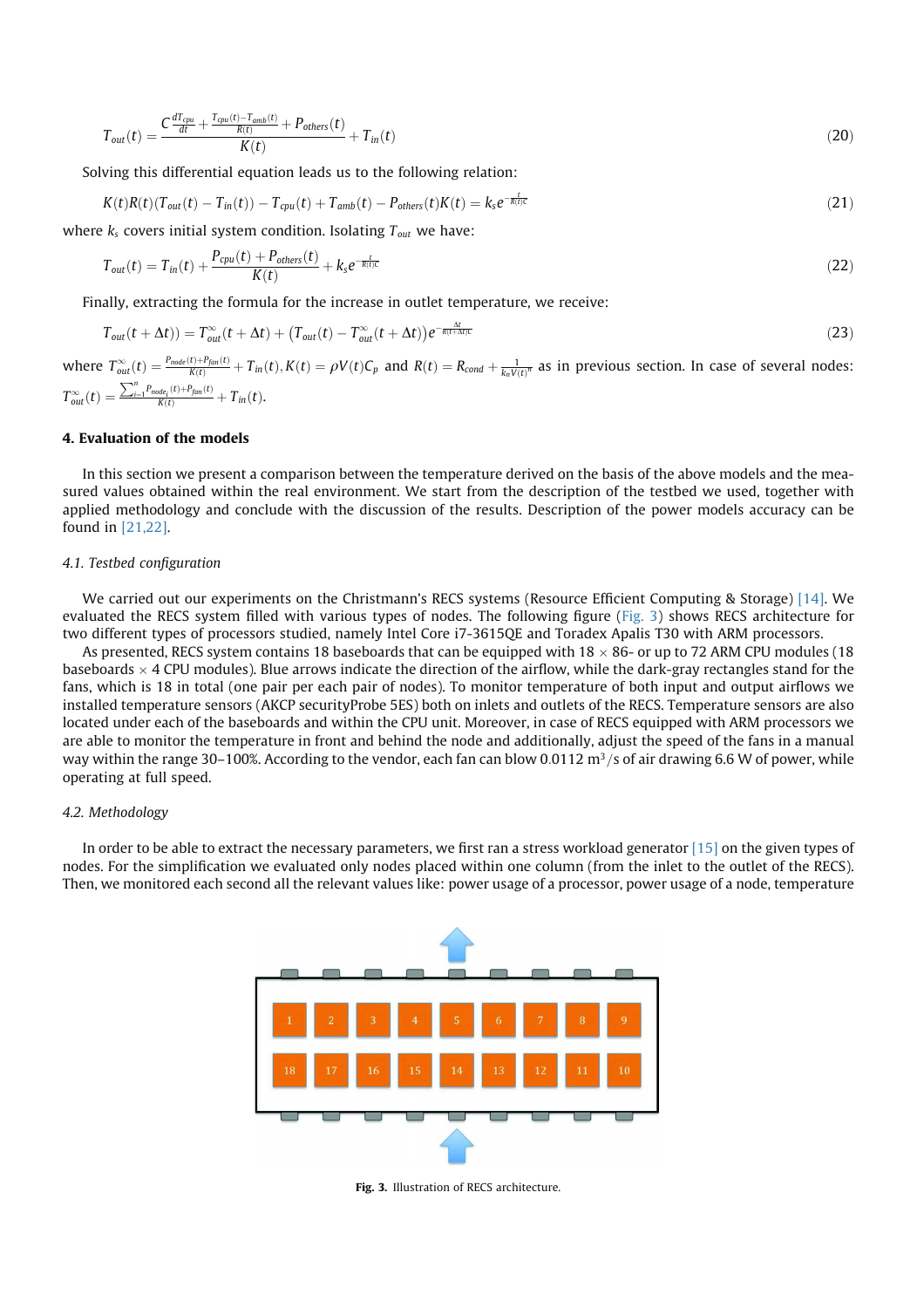of a processor and both inlet and outlet temperature. In case of RECS with ARM processor, we could also obtain internal temperature values. Moreover, as we were able to adjust the fan speed, we repeated our tests, increasing the fan speed by 10 within the range 30–100%. During our studies we observed harmonic fluctuations in the inlet temperature with an amplitude reaching  $2^{\circ}$ C and interval  $\sim$ 240 s due to characteristics of the air conditioning system applied. As we did not have means to measure the local ambient temperature (*Tamb*) as stated in [13], we had to estimated it. Based on our observations, we noticed that a good approximation of it is a weighted average of inlet and processor temperature, expressed as follows:  $T_{amb} = (T_{cpu} + 2 * T_{in})/3.$ 

## *4.3. Obtained results*

In this section we present the validation results obtained for two configuration of RECS system.

#### *4.3.1. Case study 1 – RECS with Intel i7 nodes*

In our first study, we ran stress tool using three different frequencies levels: 1200, 2300 and Turbo Boost mode. Based on the measurements we extracted the following values for the thermal resistance and capacitance (Table 1).

Afterwards, we ran HPL benchmark [16] and applied the required parameters into the proposed models. Then, we compared temperature values calculated according to the models and the ones derived from the measurements. The following set of pictures presents comparison of temperatures obtained for three mentioned frequencies for the processor on the inlet side. Table 2 summarizes the accuracy of the proposed model.

Obtained results suggest high accuracy of the proposed model. Both the detailed values and the evolution of temperature are reflected with satisfactory score. One should see that the precision of the model decreases with the higher frequency levels. In particular, estimation of processor temperature operating in Turbo Boost mode results the significantly higher (comparing to the higher P-states) absolute error. This may be a consequence of rapid fluctuations in processor power consumption values (caused by rapid changes in frequency) which are crucial for its temperature estimation (see Fig. 4).

Next set of pictures (Fig. 5) shows the comparison of outlet temperatures. Once again we present the results for running the HPL benchmark on the processor at the inlet side. Table 3 shows the accuracy of the proposed model.

One should see the higher relative errors of the outlet temperature model comparing to the processor one. However, the absolute error is still small and does not exceed  $1 \degree C$ . Moreover, the shape of the curve of our model corresponds to the changes recorded on the testbed, except the amplitude. Higher amplitude (up to 2 °C) arises directly from the model and is consistent with the fluctuations observed for inlet temperature. One should remember that, according to the model,  $T_{out}^{\infty}=\frac{P_{node}+P_{fun}}{K}+T_{in}$  and thus each change in inlet temperature affects directly outlet temperature value. Moreover, one should note that the oscillations in simulated model reflect the fluctuations of inlet temperatures with the interval  $\sim$ 240 s. Real data indicates similar wavelength (covering simulated model) but with lower amplitude (around 1 °C). This suppression of outlet temperature oscillations might be caused by the surroundings of outlet temperature sensor, which accumulates heat and impacts the measurements.

#### *4.3.2. Case study 2 – RECS with ARM nodes*

In the second case study, we ran stress tool once again. As said above, we ran the tests for various rotation speeds, ranging from 30% to 100%. Based on the measurements, we extracted the following values describing both conductive and convective thermal resistance as well as thermal capacitance (Table 4). Table 5 shows the detailed values of convective thermal resistance for different levels of fan speed.

In the next step we applied the required parameters into the proposed models. Fig. 6 presents comparison of temperatures obtained for three different fan speed levels, while running stress application on both nodes in one column.

Numerical accuracy of the model is presented in Table 6.

| Table 1<br>Thermal resistance and capacitance for Intel i7 nodes. |        |                                    |
|-------------------------------------------------------------------|--------|------------------------------------|
| Parameter                                                         | Symbol | Value                              |
| Thermal resistance<br>Thermal capacitance                         | R      | 0.99 °C/W<br>40.1 W s/ $\degree$ C |

| ranie<br>ı<br>. .<br>$\sim$ |  |
|-----------------------------|--|
|                             |  |

Accuracy of processor temperature model.

| Frequency        | Avg. temperature difference $(°C)$ | Avg. relative error $(\%)$ |
|------------------|------------------------------------|----------------------------|
| 1200 MHz         | 0.95                               | 2.32                       |
| 2300 MHz         | 1.35                               | 2.58                       |
| Turbo Boost mode | 2.80                               | 3.94                       |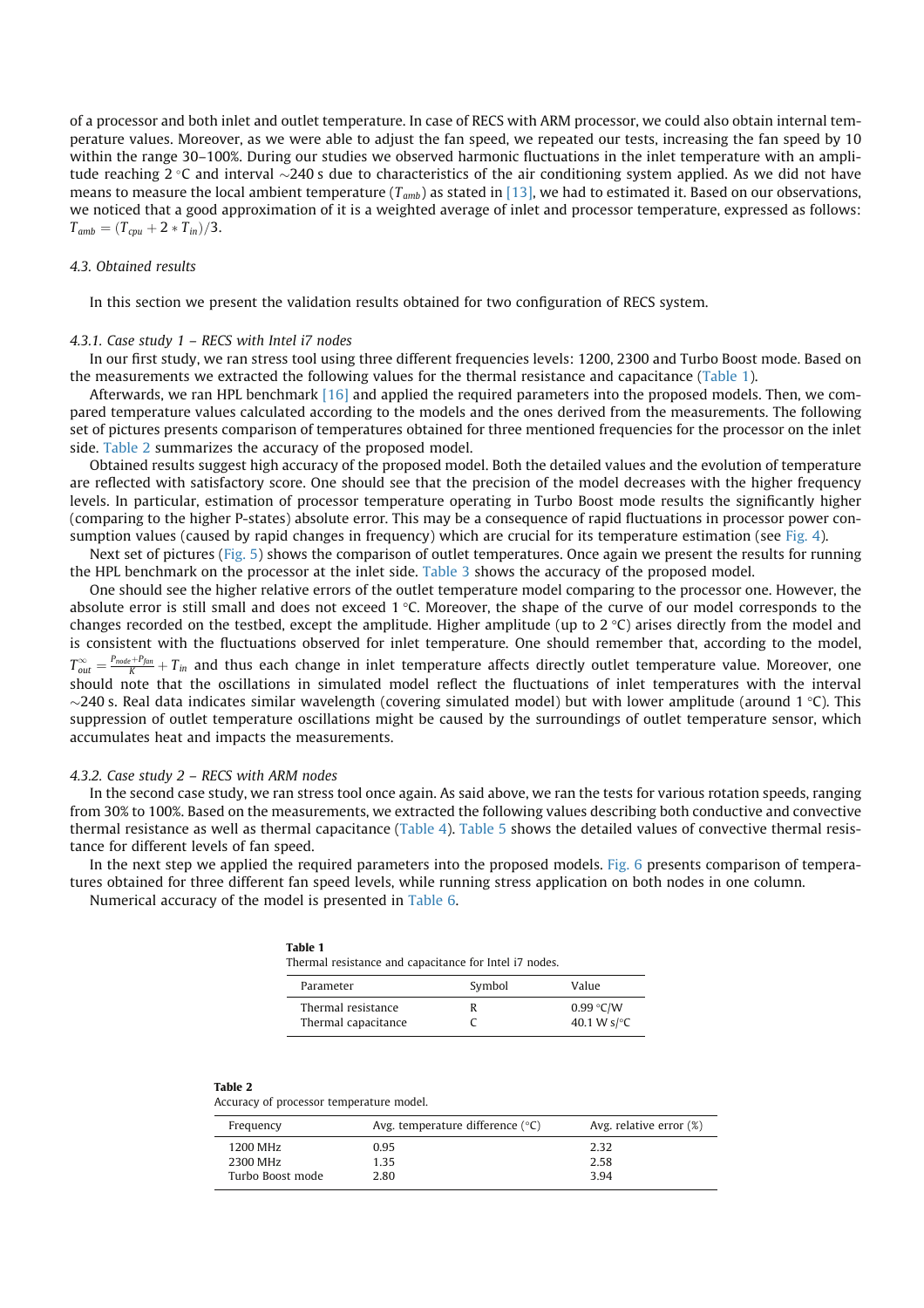

Fig. 4. Comparison between measured and simulated values for processor temperature.

With respect to the results, it can be seen that taking into account the fan speed in thermal convective resistance calculations leads to around 5% of relative error. The highest temperature differences can be observed of the fan operating at 30% of its maximum speed. In this case, we noticed also the biggest dissimilarity in terms of a curve shape. For other fan speed levels the nature of the temperature evolution is reflected properly.

## 5. Simulation experiments

In this section we show, how the proposed models can be used in the simulations, in particular of the workload and resource management process. To this end we used the Data Center Workload and Resource Management Simulator (DCworms) [18] along with the power usage and thermodynamic models proposed in previous sections. We performed experiments in order to get insights into energy- and thermal-aware management policies.

## *5.1. Resource characteristics*

In general, DCworms allows modeling various architectures, ranging from a single server up to a whole data center. For our simulation purposes, we modeled a server room with 10 racks. Each rack contains 40 1-unit enclosures, each one equipped with 4 nodes with a processor belonging to Intel Core i7-3615QE family. Such processors allow running 8 threads simultaneously. Fig. 7 shows the architecture of a single enclosure.

Below we give an overview of the power characteristic of the particular components: Processors (in Table 7), Nodes (in Table 8), Fans (in Table 9), and Cooling Facilities (in Table 10). The Power supply efficiency was assumed to be 87%. All these characteristics correspond to the power profiles created with respect to the taken measurements as well as to the vendors' guidelines. Additionally, in Table 11 we summarized environmental conditions we applied to our simulations.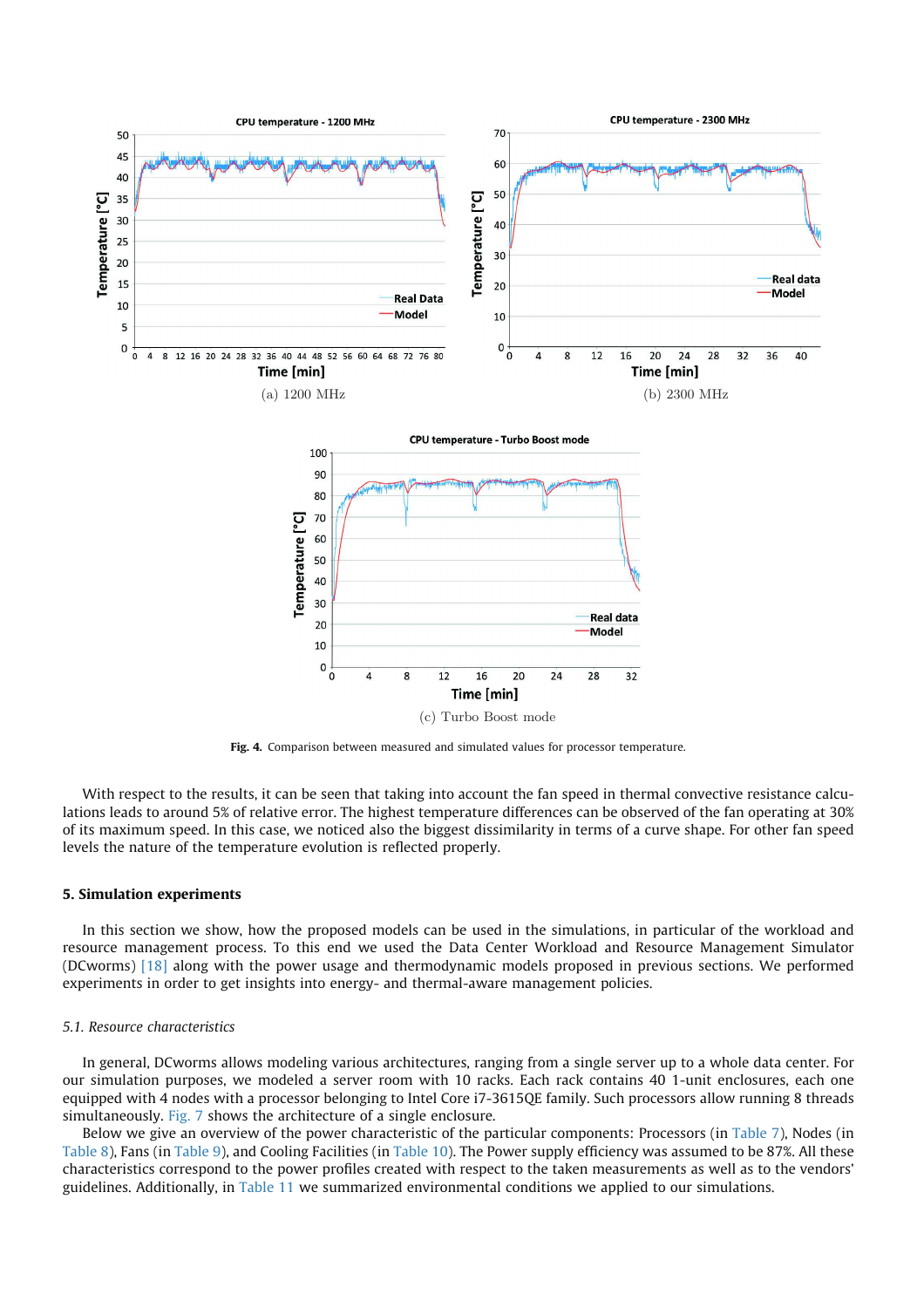

Fig. 5. Comparison between measured and simulated values for outlet temperature.

#### Table 3

Accuracy of outlet temperature model.

| Frequency        | Avg. temperature difference $(°C)$ | Avg. relative error $(\%)$ |
|------------------|------------------------------------|----------------------------|
| 1200 MHz         | 0.92                               | 3.54                       |
| 2300 MHz         | 0.82                               | 3.07                       |
| Turbo Boost mode | 0.83                               | 3.03                       |

#### Table 4

Thermal characteristics for ARM nodes.

| Parameter                                                                                                                             | Symbol                                            | Value                                                                                                     |
|---------------------------------------------------------------------------------------------------------------------------------------|---------------------------------------------------|-----------------------------------------------------------------------------------------------------------|
| Conductive thermal resistance<br>Convective thermal resistance<br>Heatsink constant<br>Heatsink airflow factor<br>Thermal capacitance | $R_{cond}$<br>$R_{\text{conv}}$<br>$k_{\nu}$<br>n | 1.69 °C/W<br>0.83-1.79 °C/W<br>21.1 W s/ $\rm ^{\circ}$ C m <sup>3</sup><br>0.6382<br>30 W s/ $\degree$ C |

Detailed characteristics concerning processor power profiles can be found in [22]. As mentioned, i7-3615QE processor can operate in a Turbo Boost mode, drawing at the same time around 50 W. In our simulation experiments we disabled that P-State due to its inefficiency (the ratio between performance and power) and low predictability (frequency in Turbo Boost mode may vary up to 3300 MHz, but it cannot be anticipated). More details of i7-3615QE power behavior can be found in [22]. Thus, maximum frequency of processor is set to 2300 MHz. Hence, we also modified the node power range,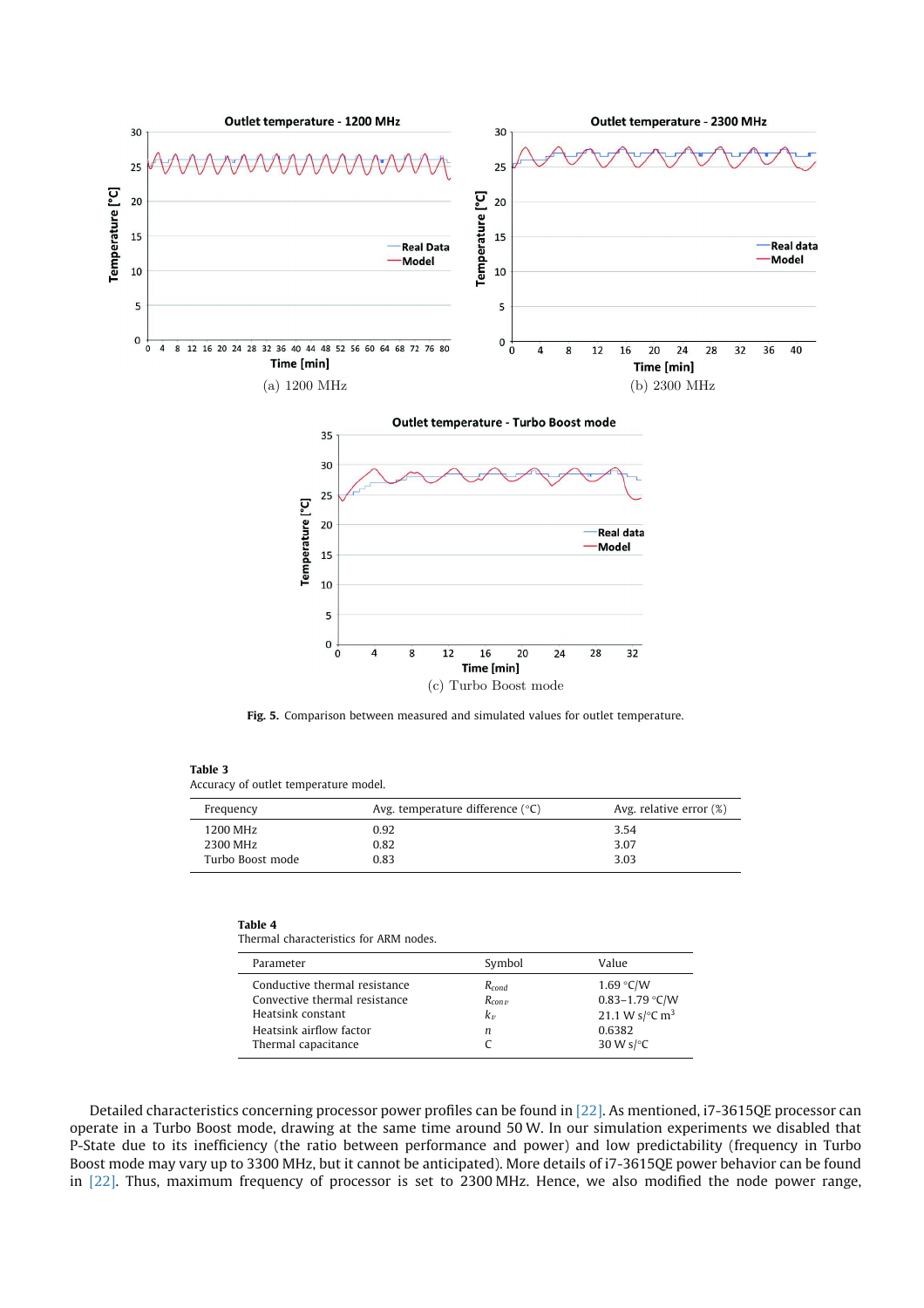Table 5 Convective thermal resistance for different levels of fan speed.

| Fan speed (%) | Convective thermal resistance ( $\degree$ C/W) |
|---------------|------------------------------------------------|
| 30            | 1.796                                          |
| 40            | 1.495                                          |
| 50            | 1.296                                          |
| 60            | 1.154                                          |
| 70            | 1.046                                          |
| 80            | 0.96                                           |
| 90            | 0.891                                          |
| 100           | 0.833                                          |



Fig. 6. Comparison between measured and simulated values for outlet temperature.

| Table 6 |                                       |  |
|---------|---------------------------------------|--|
|         | Accuracy of outlet temperature model. |  |

| Fan speed (%) | Avg. temperature difference $(°C)$ | Avg. relative error $(\%)$ |
|---------------|------------------------------------|----------------------------|
| 30            | 2.07                               | 5.96                       |
| 70            | 1.47                               | 4.46                       |
| 100           | 1.65                               | 5.4                        |

decreasing maximum consumption to 50 W. Moreover, we simplified the node power consumption model from Eq. (7) by replacing network and memory part by a single value, ranging between 8 and 20 W and depending linearly on the load. Additionally, we applied a power penalty to the processor due to the increase in temperature. Such penalty corresponds to the power leakage as defined in [2]. We assumed that each  $\degree$ C increase in the processor temperature (over the idle state)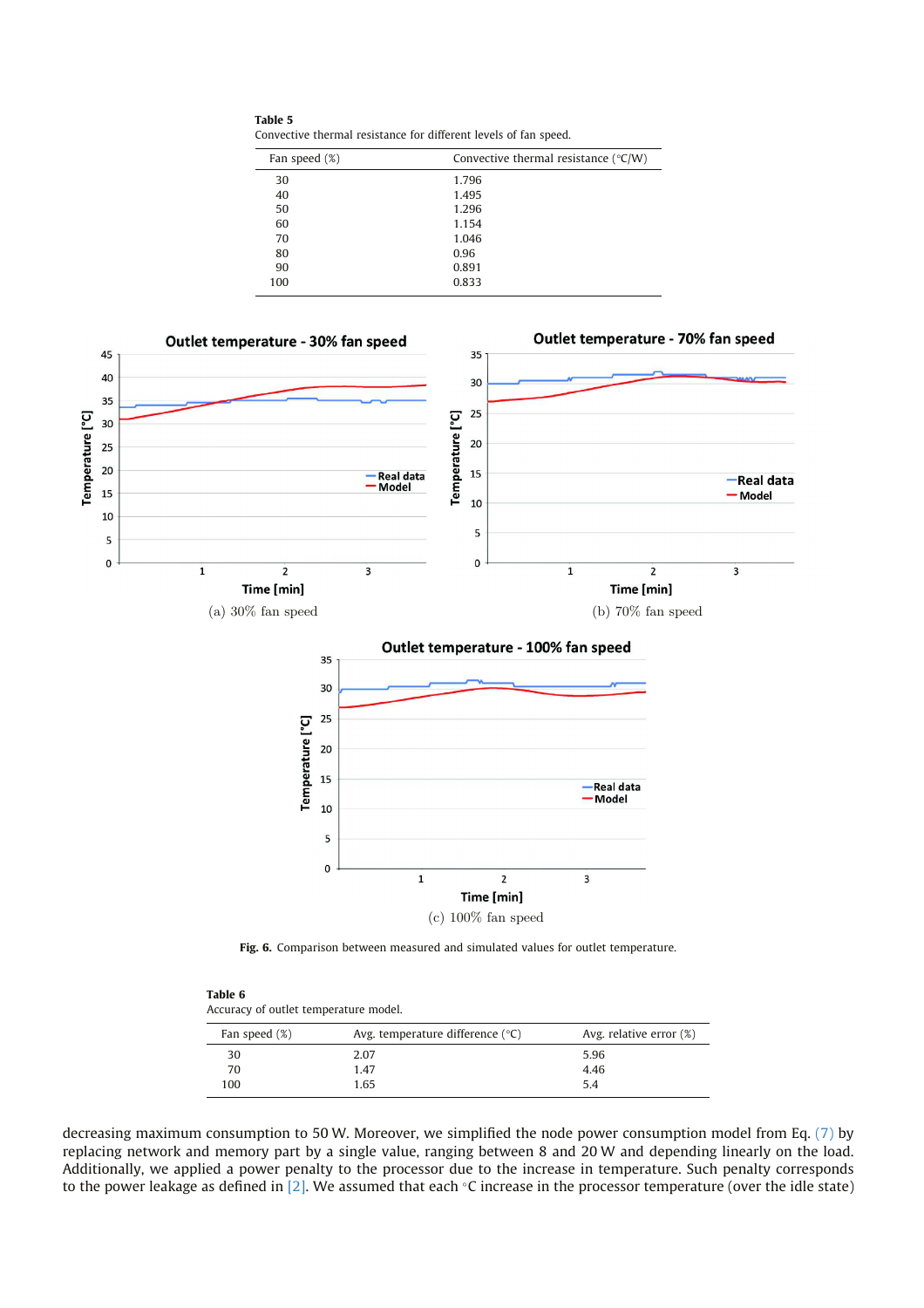

### Fig. 7. Server model.

## Table 7

Processor characteristics.

| State        | Power (W) |
|--------------|-----------|
| Idle         | 4         |
| Fully loaded | 30        |

#### Table 8

Node characteristics. State Power (W)

| <b>Deale</b> | $1$ OVVCI (VV) |
|--------------|----------------|
| Idle         | 12             |
| Fully loaded | 50             |

#### Table 9

Single fan characteristics.

| Fan speed (%) | Airflow $(m^3/s)$ | Power (W) | Up threshold             | Down threshold           |
|---------------|-------------------|-----------|--------------------------|--------------------------|
| 30            | 0.00336           | 0.1782    | $\overline{\phantom{a}}$ | 36 °C                    |
| 60            | 0.00672           | 1.4256    | 40 $\degree$ C           | 44 °C                    |
| 80            | 0.00896           | 3.3792    | 48 °C                    | 52 °C                    |
| 100           | 0.0112            | 6.6       | 56 °C                    | $\overline{\phantom{0}}$ |

#### Table 10

 $\overline{a}$ 

Cooling facilities characteristics.

| Parameter                                              | Value          |
|--------------------------------------------------------|----------------|
| Cooling capacity rated                                 | 140,000 W      |
| Energy efficiency ratio rated                          | 3              |
| Efficiency of cooling coil                             | 0.95           |
| Data center fans efficiency                            | 0.6            |
| Temperature difference between $T_{ev}$ and $T_{R}$ in | 10 $\degree$ C |

## Table 11

Environmental conditions.

| Parameter         | Value                        |
|-------------------|------------------------------|
| Room temperature  | 21 $\degree$ C               |
| Air heat capacity | 1024 J/kg $\degree$ C        |
| Air pressure      | 1013.25 Pa                   |
| Air density       | $1.168 \text{ m}^3/\text{s}$ |

also leads to 2% increase of power leakage (as in [37]). Finally, we assumed that fan has 4 working states (as presented in Table 9). Last two columns indicate the fan management mechanism. Increasing the fan speed is triggered when exceeding the power threshold from the penultimate column, while decreasing occurs if the temperature falls below the value in the last column.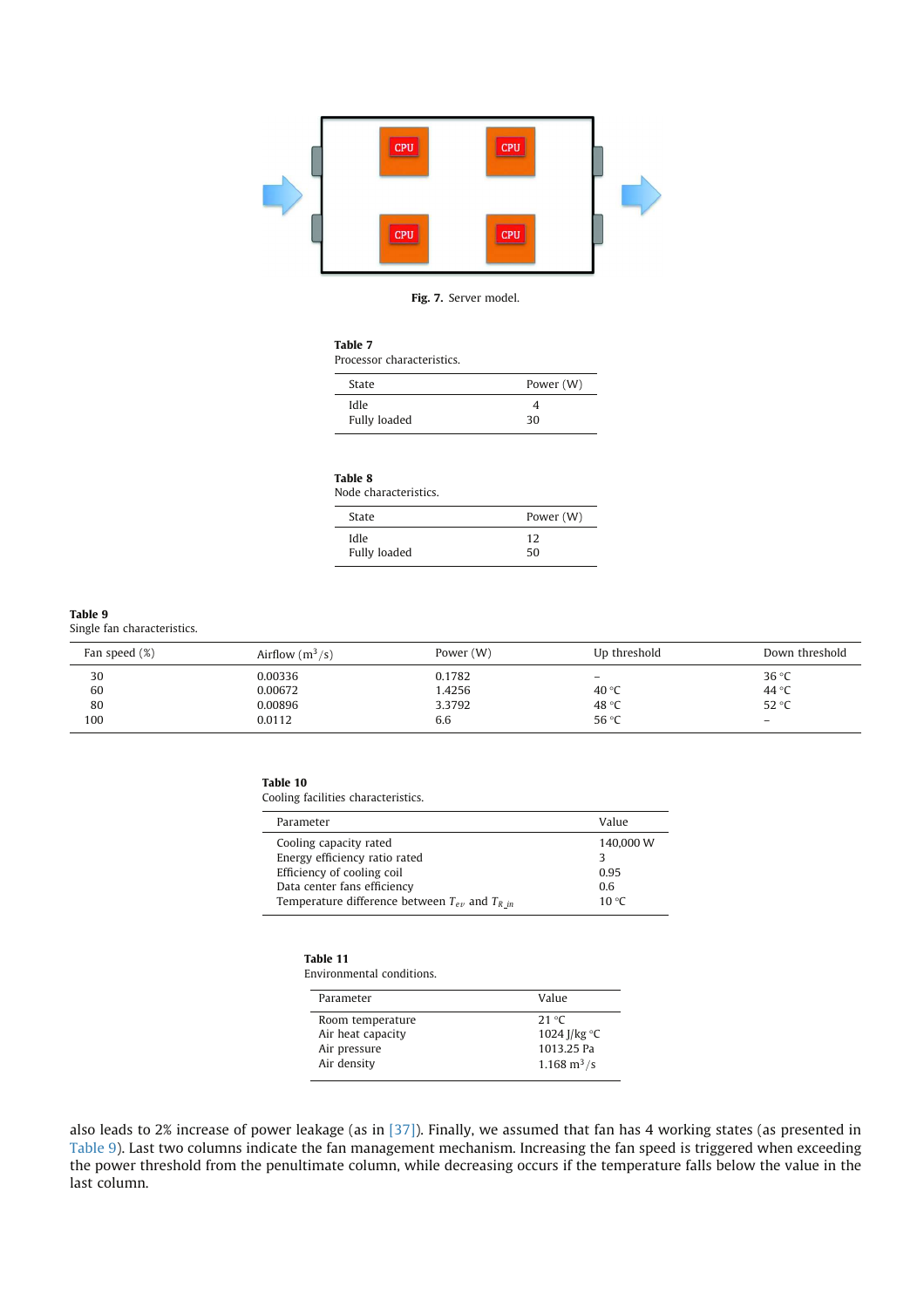## *5.2. Workloads and application profiles*

Table 12

In our experiment we evaluated a workload consisting of 1280 tasks and three applications previously executed and profiled on our testbed, namely HPL, EP (Embarrassingly Parallel) [27] and Openssl [28]. We summarize their profiles in Table 12. All tasks arrived within 613 s according to the Poisson distribution.

## *5.3. Simulation schema*

Fig. 8 shows the general steps taken by DCworms during the simulation and performed in order to perform all necessary calculations.

| Application characteristics. |                                     |             |               |                 |  |  |
|------------------------------|-------------------------------------|-------------|---------------|-----------------|--|--|
| Name                         | Duration $(2300 \text{ MHz})$ $(s)$ | Load $(\%)$ | Nr of threads | % in a workload |  |  |
| <b>HPL</b>                   | 1800                                | 98          |               | 50              |  |  |
| ЕP                           | 720                                 | 83          |               | 33              |  |  |
| Openssl                      | 180                                 | 12.3        |               |                 |  |  |



Fig. 8. Simulation schema.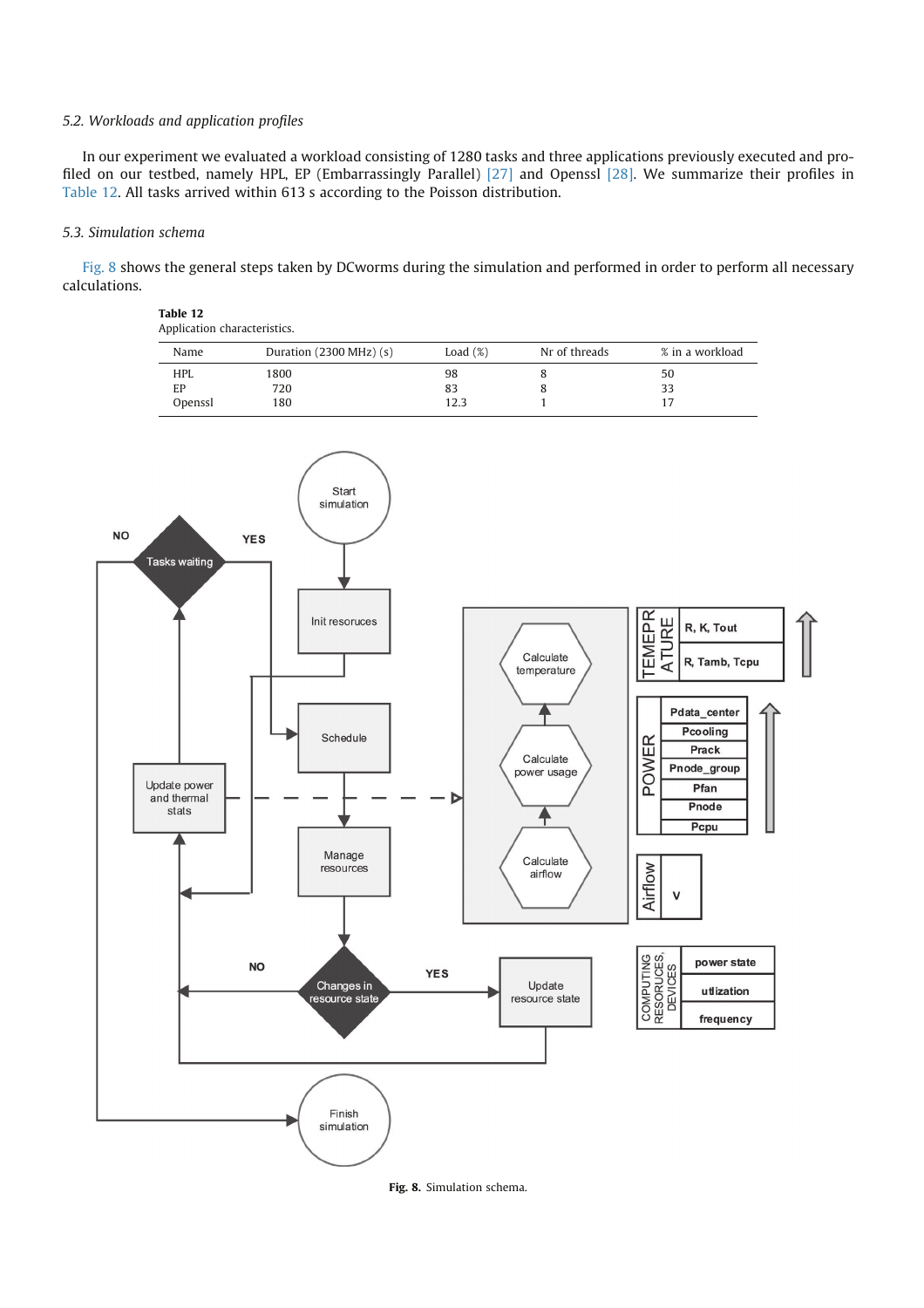#### *5.4. Applying models to workload and resource management policies – experimental results*

The ultimate goal of our work is to improve energy efficiency of computing systems. To achieve this, the proposed models should be applied by energy- and thermal-aware workload and resource management policies. To demonstrate it, we evaluated the following three different resource management strategies on resources and application set defined in previous sections.

#### *5.4.1. Load Balancing (LB)*

Tasks are assigned to nodes in order to balance the load and fans are working at full speed. The results obtained from the execution of the given workload for this policy were baseline for comparison with other policies. Results for this and other policies are presented in Table 13. Values in brackets represent energy usage until the moment represented by mean task completion time (mct) and calculated as follows:

#### *energy\_mct* = *energy* – (makespan – mct)  $*$  *mean\_power*

As in our experiments we do not switch unused nodes off, this indicator mitigates the impact of single tasks running as last. It might be especially helpful when considering strategy using power capping approach, presented as the third policy.

#### *5.4.2. Load Balancing with Fans Management (LB + FMNG)*

The same policy as in the case of Load Balancing policy but the speed of fans is adjusted according to Table 9. The goal of this experiment was to show how a proper fan management can bring energy savings, reduced power usage, and impact on a cooling system. The results demonstrate that on one hand optimized fan management is needed on a server (enclosure) level and, on the other hand global policies that lead to reduction of fan operation may bring further savings. The results are presented in Table 13. Improvements against the basic load balancing algorithm with constant fan speed are clearly visible. Reduction of energy consumption by fans is around 50%, which transformed into 10% decrease of total energy consumption by all racks. This impact of fan operation mode on overall energy consumption was also taken into account in the policy using power capping approach, presented in the next paragraph.

## *5.4.3. Load Balancing with Fans Management and Power Capping (LB + FMNG + PC)*

This policy adds to Load Balancing with Fans Management the power capping mechanism. It is implemented as additional frequency downgrading in order to keep the power usage below the given threshold. It is based on our approach presented in [29]. We apply this technique (with additional consideration of fans power) at the enclosure level to determine the power levels forcing frequency adjustment. Thus, we got (we took into account fully loaded node with processors operating at lowest frequency):

- power cap level:  $\sum_{i=1}^n P_{\text{CPU}_i}(P_{h_i}, 100\%) + \sum_{j=1}^m (P_{\textit{mem}_j}(100\%) + P_{\textit{net}_j}(100\%)) + \sum_{k=1}^l P_{\textit{fan}_k}$ and then:  $PC = 4 * 20.5 + 4 * 20 + 4 * 6.6 = 188.4$
- power upgrade level:

$$
\text{PU} = \textit{PC} \cdot \frac{\sum_{i=1}^{n} P_{\mathcal{C}\textit{PU}_i}(P_{h_i},100\%)+\sum_{j=1}^{m}(P_{\mathit{mem}_j}(100\%)+P_{\mathit{net}_j}(100\%))+\sum_{k=1}^{l} P_{\mathit{f}\textit{am}_k}}{\sum_{i=1}^{n} P_{\mathit{C}\textit{PU}_i}(P_{h_i-1},100\%)+\sum_{j=1}^{m}(P_{\mathit{mem}_j}(100\%)+P_{\mathit{net}_j}(100\%))+\sum_{k=1}^{l} P_{\mathit{f}\textit{am}_k}} \text{ and then: } \textit{PU} = 188.44*\frac{188.4}{4*22.5+4*20+4*6.6} = 180.7.
$$

Hence, we set the following limits: we downgrade the processors frequency to not exceed 190 W per enclosure and upgrade (if possible) if the power usage falls below 180 W. As shown in [29] power capping may cause even increased energy consumption by IT equipment due to longer times of execution. However, limited power usage and heat dissipation make the overall energy use smaller due to lower consumption of the cooling system (especially if power capping is introduced along with increased temperature of air supplied from the cooling system). Additionally, in long term it should result in a lower number of hardware failures and longer hardware lifetime. Another gain is potential lower investment cost if smaller chiller can be applied [29]. Table 13 shows that although total IT equipment energy consumption is slightly higher compared to both LB and LB + FMNG policy, corresponding value for energy consumption at the moment of mean completion time was

Table 13

Simulation results for three management strategies: LB - Load Balancing, LB + FMNG - Load Balancing with Fans Management, LB + FMNG + PC - Load Balancing with Fans Management and Power Capping. Values in brackets represent energy usage until the moment represented by mean task completion time.

| <b>Metrics</b>                           | LB            | $LB + FMNG$   | $LB + FMNG + PC$ |
|------------------------------------------|---------------|---------------|------------------|
| IT energy consumption [kW h]             | 28.72 (17.88) | 29.32 (18.25) | 30.79 (17.43)    |
| Enclosure fans energy consumption [kW h] | 6.47(4.03)    | 3.21(2.00)    | 3.39(1.92)       |
| Rack energy consumption [kW h]           | 40.45 (25.18) | 37.39 (23.28) | 39.29 (22.25)    |
| Mean racks power [kW]                    | 59.39         | 54.90         | 50.37            |
| Max racks power [kW]                     | 82.73         | 81.81         | 76.73            |
| Mean task completion time [s]            | 1524          | 1524          | 1588             |
| Mean task execution time[s]              | 1199          | 1199          | 1263             |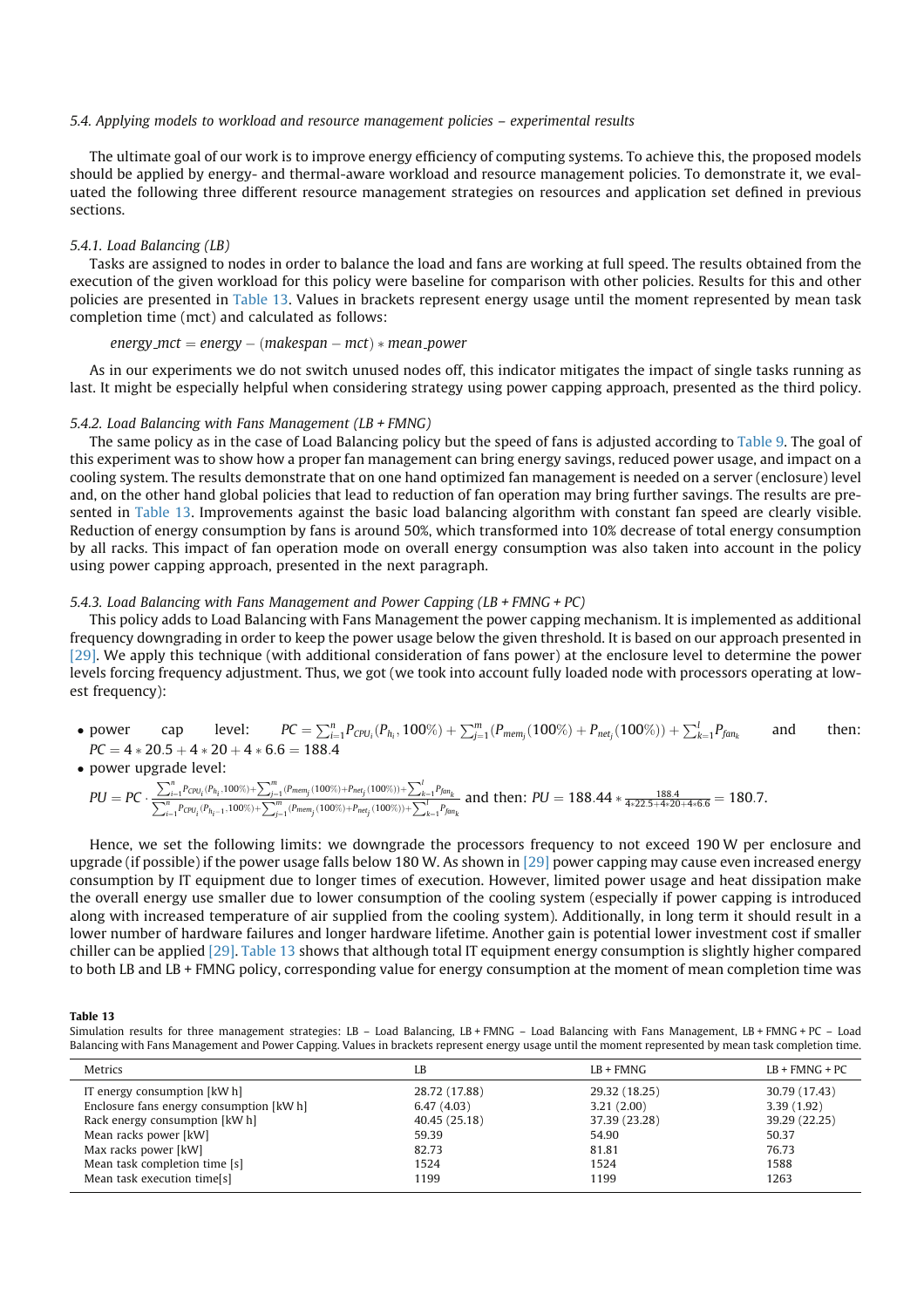slightly decreased. Similar dependency can be observed for fan energy usage, while comparing the power capping strategy to LB + FMNG. This decrease is related to lower mean power usage (visible in the table) and relatively long periods of fan low speed operation. Mean power usage is less by around 10%. As the total energy us of IT part remains the same, total energy savings (coming from infrastructure part) can exceed 5% as pointed out in [29].

#### *5.4.4. Workload and resource management policies – related work*

In recent years, energy and thermal-oriented workload and resource management has become an investigated research area [33]. In terms of workload management most of the approaches follow load balancing or consolidation strategies. They assign and move tasks between resource in order to distribute the load to avoid the hotspot and exploit the cooling equipment more efficiently and/or to make the application of particular resource power-saving operations possible. These activities may include managing the power states of nodes, dynamic voltage and frequency scaling (DVFS) and fetch toggling.

Luo et al. [30] applied load balancing strategy on the resource allocation stage to limit energy costs, while meeting Service Level Agreement. In [32], authors propose the combination of load balancing based on task migration and DVFS to reduce cooling energy consumption and prevents hot spot formation. DVFS is used to adjust processor temperature according to the given threshold and, afterwards, tasks are moved in order to address the load imbalance between cores. Nevertheless, they do not consider fan management as a source of potential energy savings. Rodero et al. [31] made comparative studies of three different approaches, namely: virtual machine (VM) migration, processor DVFS and virtual machine monitor configuration (in particular pinning). Based on the analysis they propose proactive and reactive management strategies to minimize energy consumption and maximize the performance. However, they do not take into account cooling issues.

Consolidation policies have been studied together with resource management approaches aiming at switching unused nodes off. In [34] authors discussed the consolidation through live VM migrations that takes into account both performance and energy costs. In [21] combination of consolidation (on low power or high performance nodes) is combined with switching unused nodes off is discussed. Additionally, the impact of different task allocation policies on outlet temperature is analyzed.

In terms of fan management, Wang et al. [35] presented a fan controller that utilizes thermal models to manipulate the operation of fans. Taking into account the prediction of server temperatures, controller adjusts the speed of particular fans. In [36] authors studied the relationship between leakage and temperature of a server and provided corresponding empirical model. Based on it, they designed a controller that tunes the fan speed to minimize the energy consumption for a given workload. However, they did not expand their studies beyond a single server level to evaluate the energy-efficiency of the whole data center.

Both Moore et al. [7] and Tang et al. [6] skipped the impact of fans in their thermal considerations. Although they noticed the impact of airflow on the outlet temperature, they did not control the fan speed as a mean to improve energy-efficiency. They put their attention on reduction of heat recirculation, and thus improvement of cooling system performance by increasing the temperature of supplied air.

## 6. Conclusions and future work

In this paper we proposed models and the simulation environment capable to address the problem of simulation of large scale computing systems with a special focus on energy-efficiency and thermal aspects. First of all, we presented easy to calculate yet sufficiently accurate models of power usage and temperature of air-cooled servers. Comparison of models with real measurements showed mean errors lower than 4% (excluding difficult to predict Intel Turbo Boost most, even below 3%, which equals to differences around  $1 \text{ }^{\circ}$ C). Proposed models enabled us to perform transient simulations of dynamic behavior of computing systems. Such information was applied to improve workload and resource management policies so they dynamically react to temperature and overall energy consumption by a computing system. In particular, we showed an effect of the fan management on energy consumption which reduced the total energy consumption by 10%. We also demonstrated how these models can be used to reduce maximum power and heat dissipation (which leads to decreased energy consumption of the cooling infrastructure: at least around 5%, see [29]) without increase in executing times (and in consequence energy consumption) of servers. Finally, we showed how characteristics of temperature changes in time, included in the models, can be taken into account in management methods. All the experiments were conducted using the DCworms simulator, enhanced with models and management policies presented in this paper.

An adequate study of future extreme scale systems requires scalable simulation methods and tools that include important new trends and possible future technologies. The important aspects of such future large scale systems are their energy-efficiency and thermal characteristics. Therefore, simulation tools addressing these issues are essential to propose new management algorithms and architectural approaches dealing with extreme scale challenges. In this paper we propose a contribution to these challenges, however there is still many research topics to investigate to meet these objectives.

First of all, further experiments with large test cases are needed to check scalability of models, simulation tools, and management algorithms. Another clear next step is proposing more advanced scheduling and resource management algorithms taking advantage of concepts presented in this paper, namely optimization of fans work, the use of power capping to limit cooling system energy consumption, and taking into account a pace of temperature changes in time to optimize workload schedules. These approaches enable application of algorithms with on-line reactions on temperature or with a dynamic cooling control. Their impact on the cooling system energy use should be studied similarly as it was done for power capping in